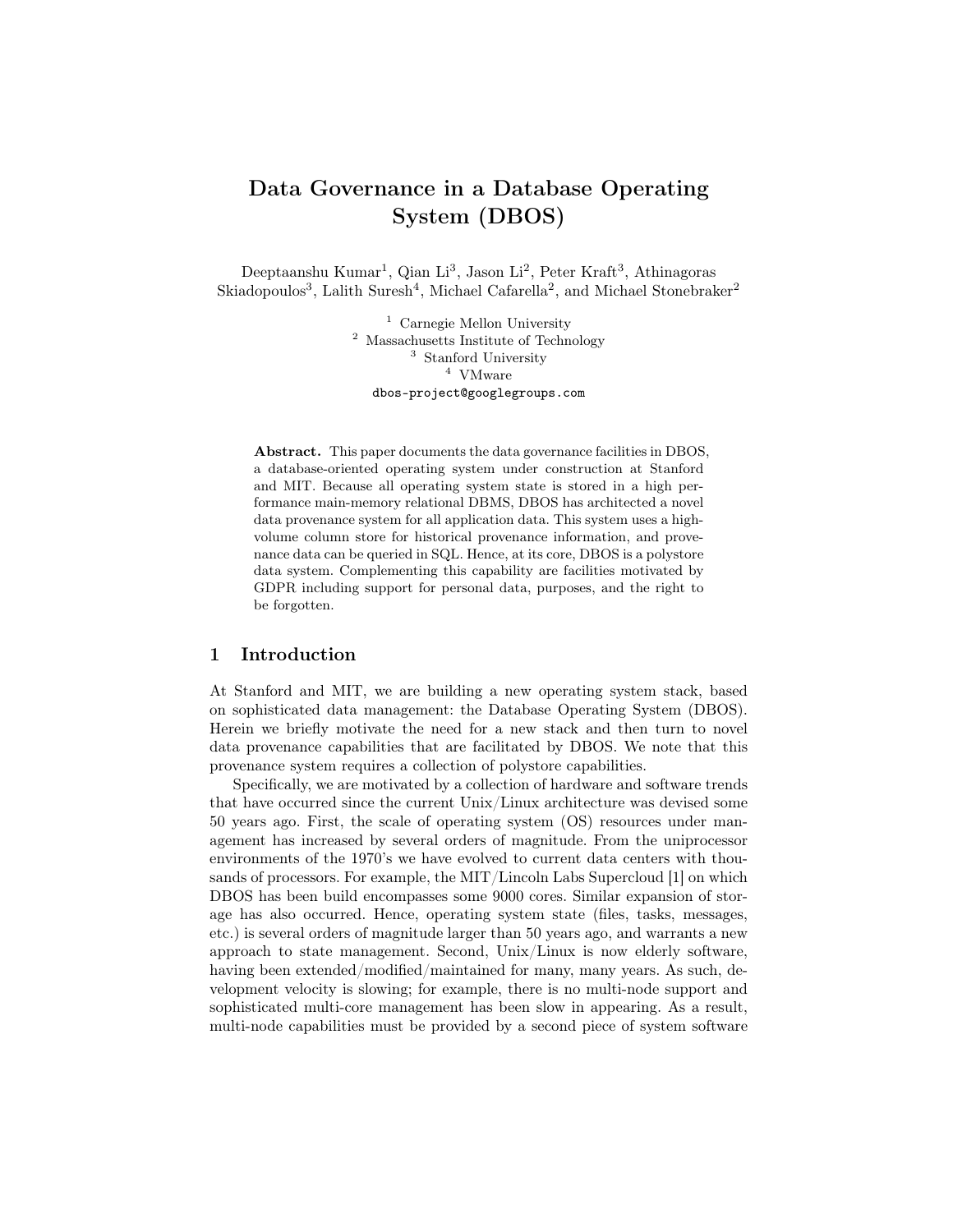(e.g. Kubernetes). This results in a duplication of services, for example two schedulers, and more difficulty in efficient resource utilization. Third, modern data centers now have heterogeneous hardware under management, for example GPUs, TPUs, and FPGAs. However, there is no ability in Linux to manage multiple kinds of processors. Lastly, a data center OS would benefit a great deal from DBMS services. For example, DBMSs provide consistency guarantees on concurrent updates, crash recovery and a high-level language (SQL) for querying OS state.

As a result, we have rearchitected the Linux stack to store all OS state in a multi-node, main memory, transactional DBMS. This full function RDBMS will run on top of a microkernel which provides interrupt handling, raw device drivers and very little else. Essentially all OS services (file system, messages, scheduling, etc.) are implemented in SQL on top of this DBMS. Normal user tasks run at the top level in protected fashion, as shown in Figure 1.



Fig. 1: Proposed DBOS stack.

This architecture has a number of compelling advantages relative to the traditional architecture. First, there is a single piece of software that is managing a multi-node hardware environment. This removes the duplication of function found in current multi-node environments. Second, many OS facilities (e.g. ls, chdir) can be implemented in SQL in a lot less code than in  $C_{++}$ . Hence, we expect the footprint of our stack to be smaller than the current one. Third, DBMS services (concurrency control, crash recovery, high availability) are available to all OS functions, resulting in greater functionality (a transactional file system, for example). Lastly, DBMS services are implemented exactly once and then used by everybody, resulting in minimal code duplication. At the present time, we have an initial version of DBOS running as noted in [28], and performance is encouraging. File system services, messages, and task scheduling are competitive in our stack relative to the traditional one. In [28], we also documented our plan for constructing a complete end-to-end DBOS in additional implementation phases.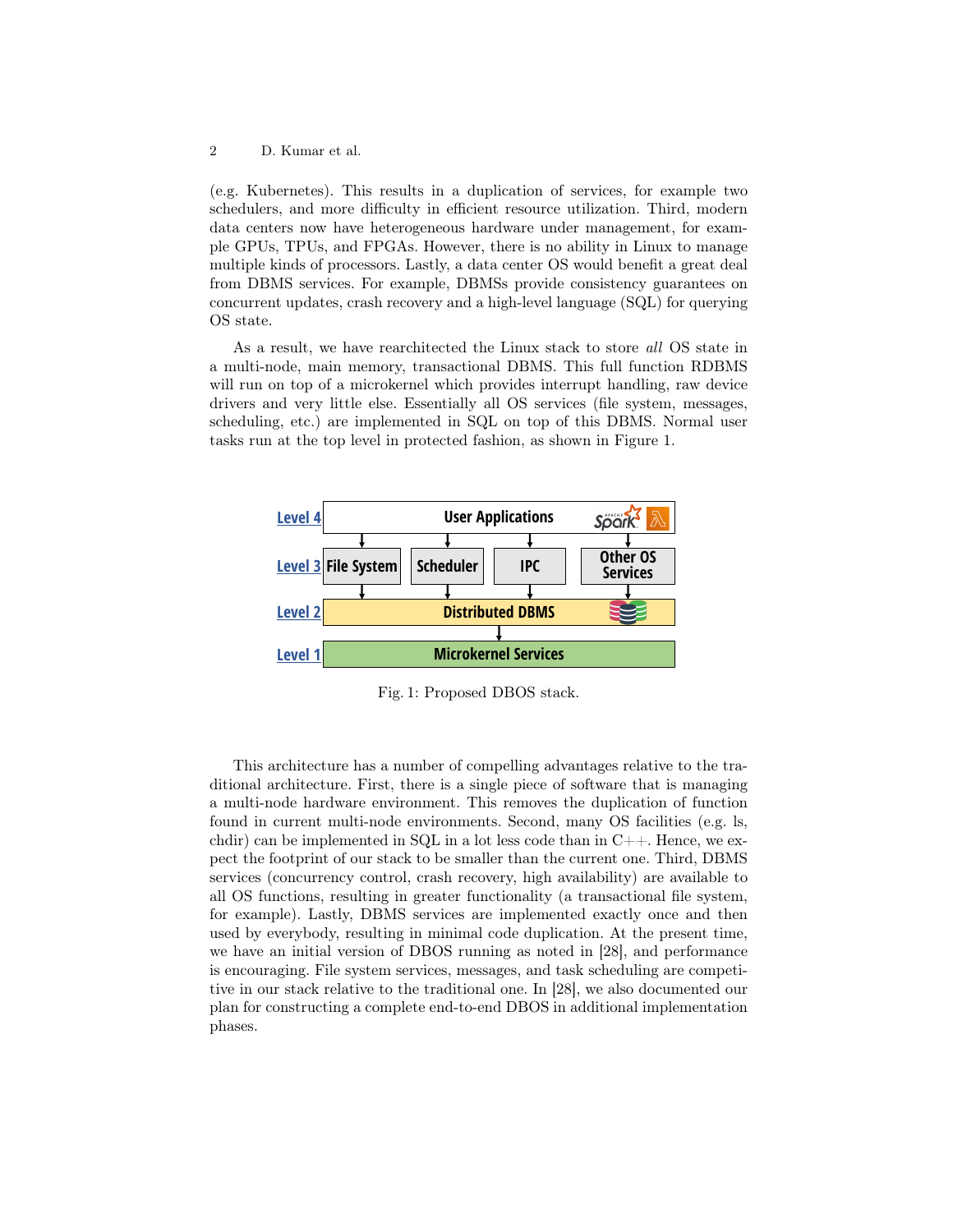In this paper we discuss our approach to data governance. System administrators want a complete record of who did what to which objects. This record is useful when answering questions such as:

- Could user X have leaked information to user Y?
- Data element X has been found to be erroneous. Find all data elements that could have been corrupted by this error.
- Find the history of users who have written to file F.
- Find all applications run by user X.
- Find all files copied by user X.

Most large enterprises implement one or more governance systems. A popular choice is Splunk [2], which requires a user to define "events" of interest, which Splunk will then capture from application systems. Often organizations, for example the MIT Supercloud, implement more than one such system, each dealing with different applications. This results in a piecemeal approach to data governance in which the complete picture is spread over several semantically distinct systems. In addition, deploying any new software requires manual intervention to capture new events from the added systems. Most large organizations struggle to meet the ever growing requirements requested by management in this area. Such requirements are unlikely to abate, given the recent legislative and regulatory interest in this area.

Since all OS state is in a DBMS, DBOS enables automatic provenance capture, which will allow easier coverage of events without manual intervention. In Section 2, we detail our current DBOS support for data provenance. In Section 3 we turn to demonstrating that there is very little overhead to running DBOS provenance, and that interesting provenance queries run with good performance. Then, Section 4 turns to the polystore implications of our provenance system and the future directions we are exploring in this area. Section 5 discusses one aspect of the polystore nature of storage, especially in data lakes, which is the use of data catalogs. Section 6 describes several design challenges and our plan to address them. Finally, Section 7 discusses GDPR capabilities, and Section 8 presents related work.

# 2 DBOS Data Provenance

### 2.1 Provenance Architecture

All DBOS operating system state is stored in a main memory DBMS, in our case VoltDB [3]. This includes multiple tables implementing a file system, a scheduling table and a interprocess communication (IPC) table. There are likely to be additional tables storing OS state as the project evolves. For example, the Message table contains the following fields.

```
Message (sender_id, receiver_id, message_id,
        date_time, message_contents, other_fields)
```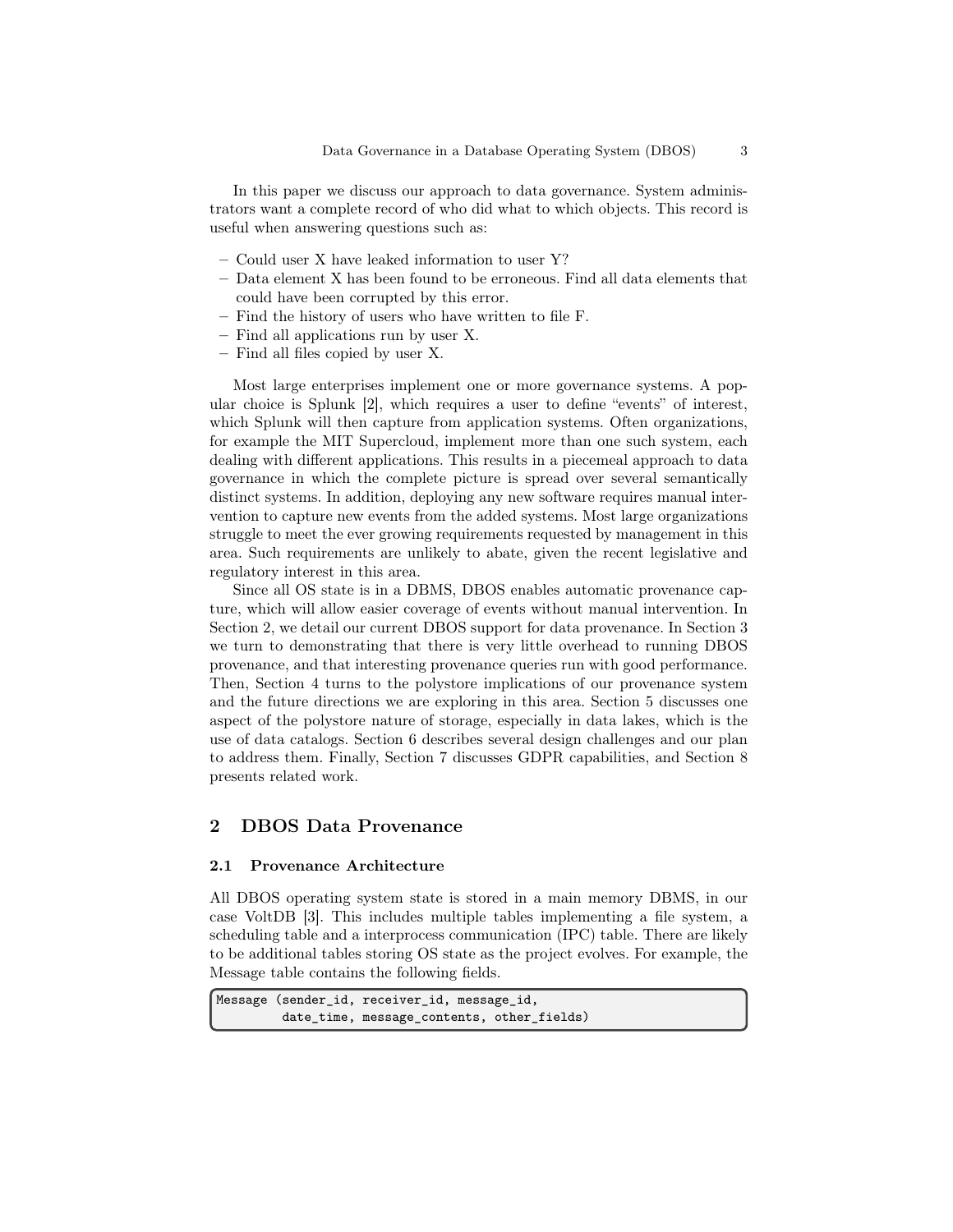The sender activates a stored procedure in VoltDB, which inserts a row in this table with the various fields filled in. The Message table is partitioned across the various nodes in Supercloud. The partition key is receiver\_id, so the row is added to the Message partition at the node of the receiver. As noted in [28] this is a single-row single-table operation which is very fast. An efficient implementation of messages would then use a database trigger to alert the receiver, who could use SQL to retrieve the message contents and delete the row in the table. Unfortunately, VoltDB lacks database triggers, so our implementation requires the receiver to poll the database for the message contents. Even with this limitation, DBOS messages are surprisingly performant, as noted in [28].

In [28] we also detailed implementations of a file system and a scheduler using VoltDB tables with a similar architecture.

To implement a complete provenance system, DBOS merely needs to capture all reads and writes to the message table and other tables with relevant OS state. There are several possible ways to do so. First, a conventional DBMS would log all changes to all tables for crash recovery purposes. However, VoltDB uses command logging, as it offers higher performance in their environment [17]. Hence the actual data update is not logged, just the SQL that performed the operation. In addition, a complete provenance system would also require us to capture reads as well as writes.

A second possible implementation is to use VoltDB "change capture". This facility spools all database updates to a file or other location. With no DBOS code, this will capture writes but not reads. If VoltDB supported database triggers, those could be a third possible implementation.

At the present time, we have a system running that uses VoltDB change capture to deal with all write events. To get to a complete system, we plan to migrate to a facility that performs data capture in the DBOS stored procedures that read and write database tables. That way we can capture all reads and writes to table of interest.

#### 2.2 Provenance Specification

For every table in the DBOS VoltDB data base, the table owner must specify the level of provenance they desire. The options are:

- Capture the existence of each write operations
- Capture write operations including the actual data written
- Capture the existence of each read operations
- Capture read operations including the actual data read.

We have had substantial discussions about the granularity of provenance capture. On the one hand, we could capture coarse granularity, for example that user X wrote File Y at time T. Alternately, we could capture that user X wrote block L at time Y or even that user X wrote byte B at time Y. This will obviously dramatically change the size of the provenance database when DBOS is in "capture existence" mode. Our current thinking is to allow user specification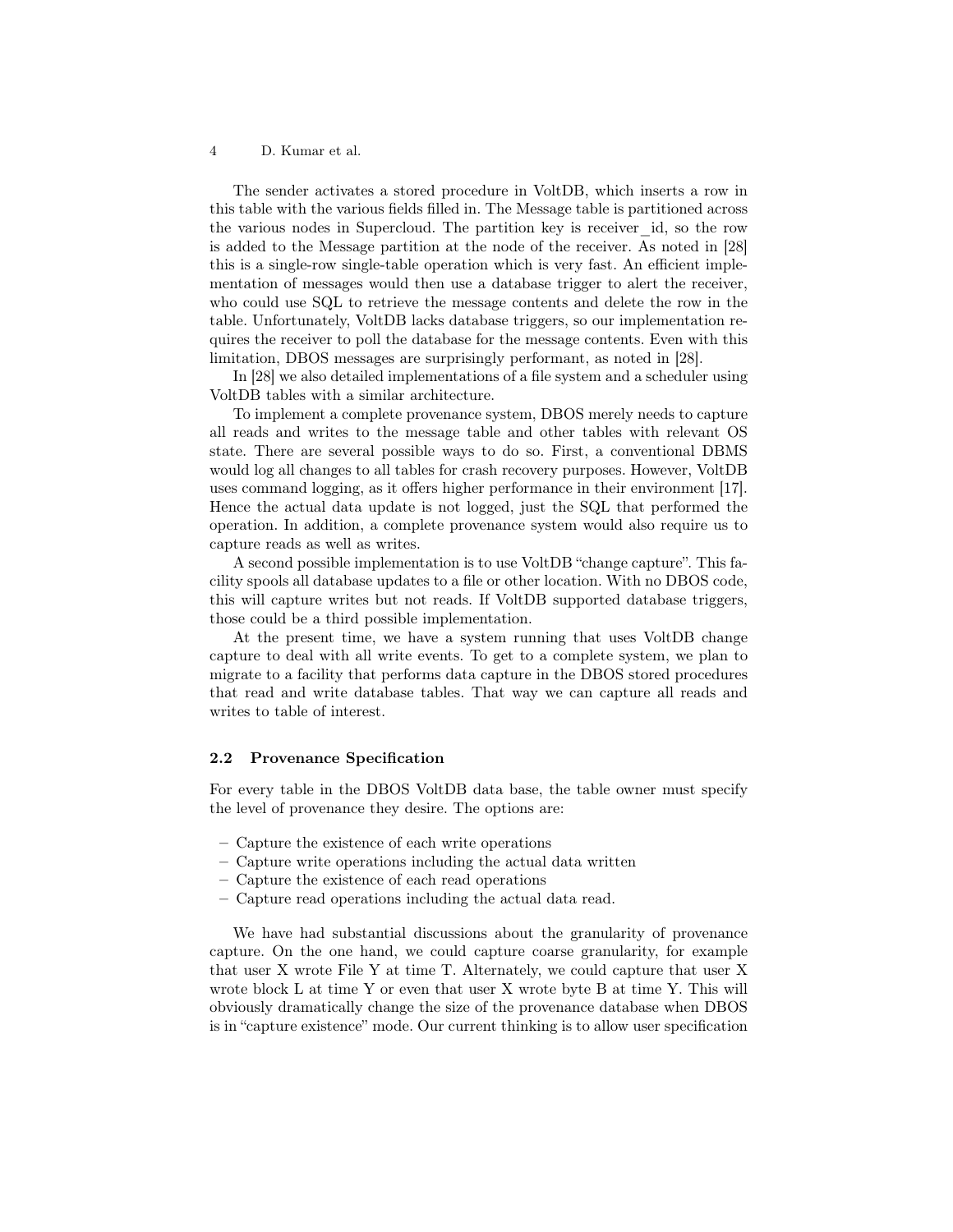of granularity on a file/table basis. Obviously, there may be additional modes for the provenance system as we gain more experience with it.

#### 2.3 Provenance Database

Obviously, provenance capture entails a massive amount of data especially if the actual data read or written is captured. A high performance OLTP DBMS like VoltDB is ill-suited to the capture of a massive amount of historical data. As a result, we are spooling provenance data transactionally to Vertica, a multi-core, multi-node DBMS based on column store technology that can readily manage petabytes of provenance data. In a DBOS environment, we expect an instance of VoltDB and an instance of Vertica will run on most DBOS nodes.

According to our industrial partners, access control is handled by standard SQL capabilities. Hence, they are worried about legal, but suspicious events, which we call the Edward Snowden effect (ESE). As such, the main use of a provenance database is for after-the-fact monitoring, as we discuss in the next section. Of course, provenance is also useful for detecting error propagation.

### 2.4 Provenance Queries

In this section, we present ten representative provenance queries, which guide our implementation. This list comes primarily from tasks of interest at DBOS industrial partners.

1. File/DB touch — For a file F or a table T, who was the last person to write each block/record. Who was the first person to do so? Which block/record has the most updates in the last week? In the last year?

**2. Connectivity**  $\overline{a}$  If X made a network connection with Y, then there is a bi-directional arc between X and Y. Construct the connection graph in the last week. Do the same for the last year. Construct the connection graph of people who talked in the last year but not in the last week. Do the same for systems, described below.

3. Compromised systems/users — A user interacted with a system if the scheduler ran a task on the system on his/her behalf. Who interacted with potentially compromised system S in the last month? What systems did a potentially compromised user interact with in the last month? Trace all connections (transitively) from a compromised system S in the last month.

4. Downstream provenance — Find all blocks/records that could have resulted from information in block/record X. In other words, find a block Y that was written by some user who previously read block X within 5 seconds. This is "one hop" provenance. Complete provenance requires the transitive closure of this operation.

**5. Upstream provenance** — Find any block/record X that could have been influenced by block/record Y. In other words, somebody read X and wrote  $Y$  – transitively.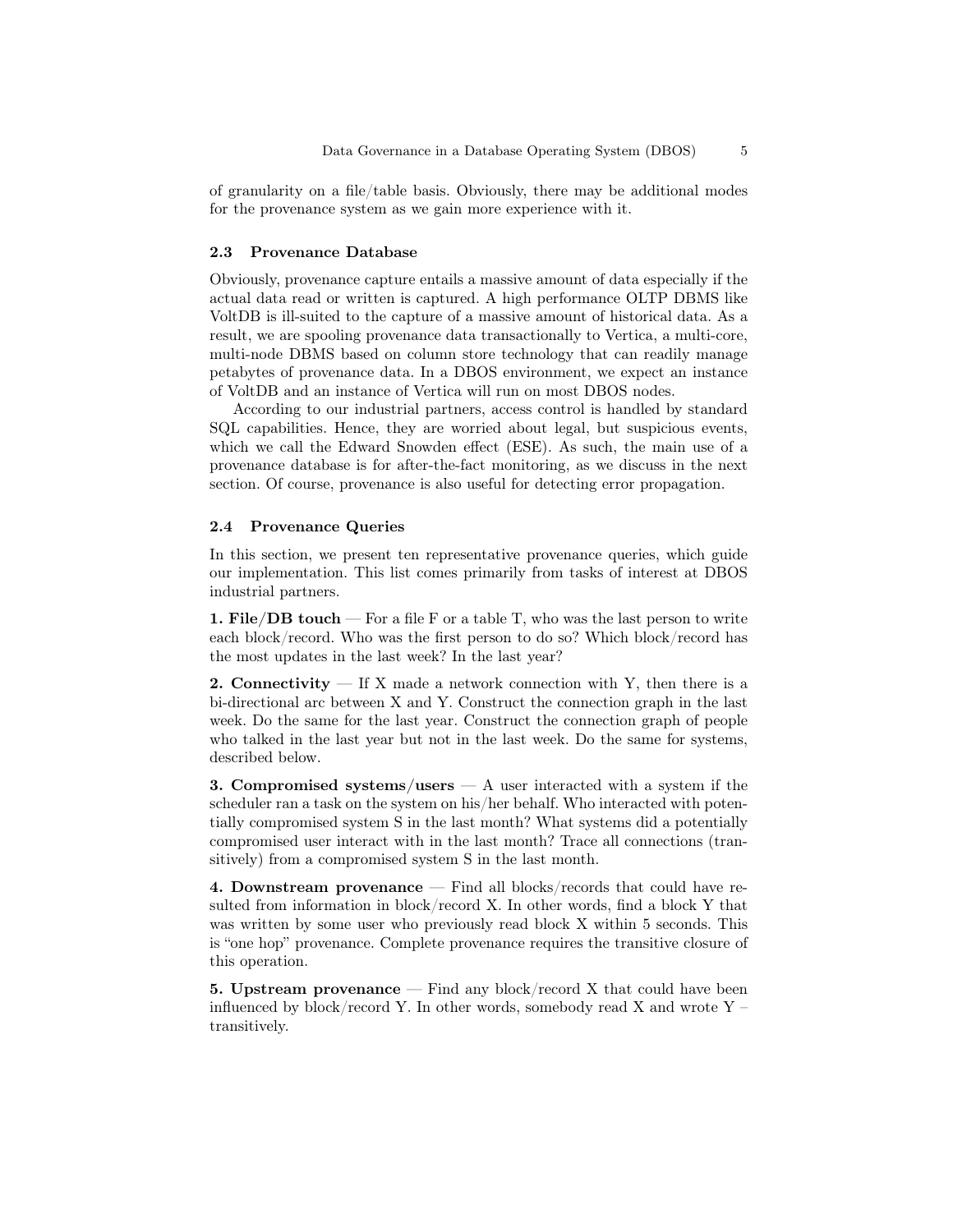**6. Debugging** — What is the state of a file/table at time  $T$ . Now "single step" forward for 3 hours.

7. Could X have leaked info to  $Y$ ? — We define possible leakage as X wrote a file block and Y read the same block within 1 minute. In addition, X sent a message to Y, or X wrote a DBMS record and Y read it within 1 minute. This is "one-hop" possible leakage. Complete possible leakage is the transitive closure of this operation.

8. Ranking suspicious objects — Administrators are often called upon to rank suspicious objects or behaviors: network packets from potential intrusions, files that are potentially infected, and user data reads that are potentially inappropriate. To rank an object, we can compute an object score using provenancederived statistics. For example, scoring a particular file open might need to know how many individuals open the file on a typical day. The provenance system should allow administrators to specify and efficiently compute different "object ranking views" that use provenance data.

**9. Input auditing**  $-$  An organization wants to know that it has the legal rights to all of the data resources used to compute a particular output (possibly a sensitive ML model). For file X, the system should: (1) compute every ancestor file of X, and (2) consult a database of file rights to make sure it has legal right to all X's ancestors. That database might be partially derived from GDPR activity, but probably also reflects commercial transactions and other information.

10. Pipeline modeling  $- A$  data pipeline is a long sequence of programs that yields a set of data products. If pipelines are first-class objects, then the provenance system can answer valuable questions valuable to administrators, such as, "Did pipeline X complete successfully on July 23?" and "What pipeline produced file Y?"

The query processing implications of these queries are discussed in Section 2.6.

# 2.5 Provenance Schema

There are two possible approaches to a Vertica provenance schema. First, for any update, we can capture (old\_value, new\_value) pairs from VoltDB using change capture or our own stored procedures. For inserts, there is no old value and for deletes, there is no new value. For any operation, we insert the appropriate record into Vertica. As such, Vertica manages an insert-only provenance database. The second option for updates is to capture only the new value, and perform a Vertica update (rather than an insert). Since Vertica does not overwrite data, the historical record is preserved with appropriate timestamps and we store two records, without duplicating data between them. We plan to explore the performance and ease of querying for both options.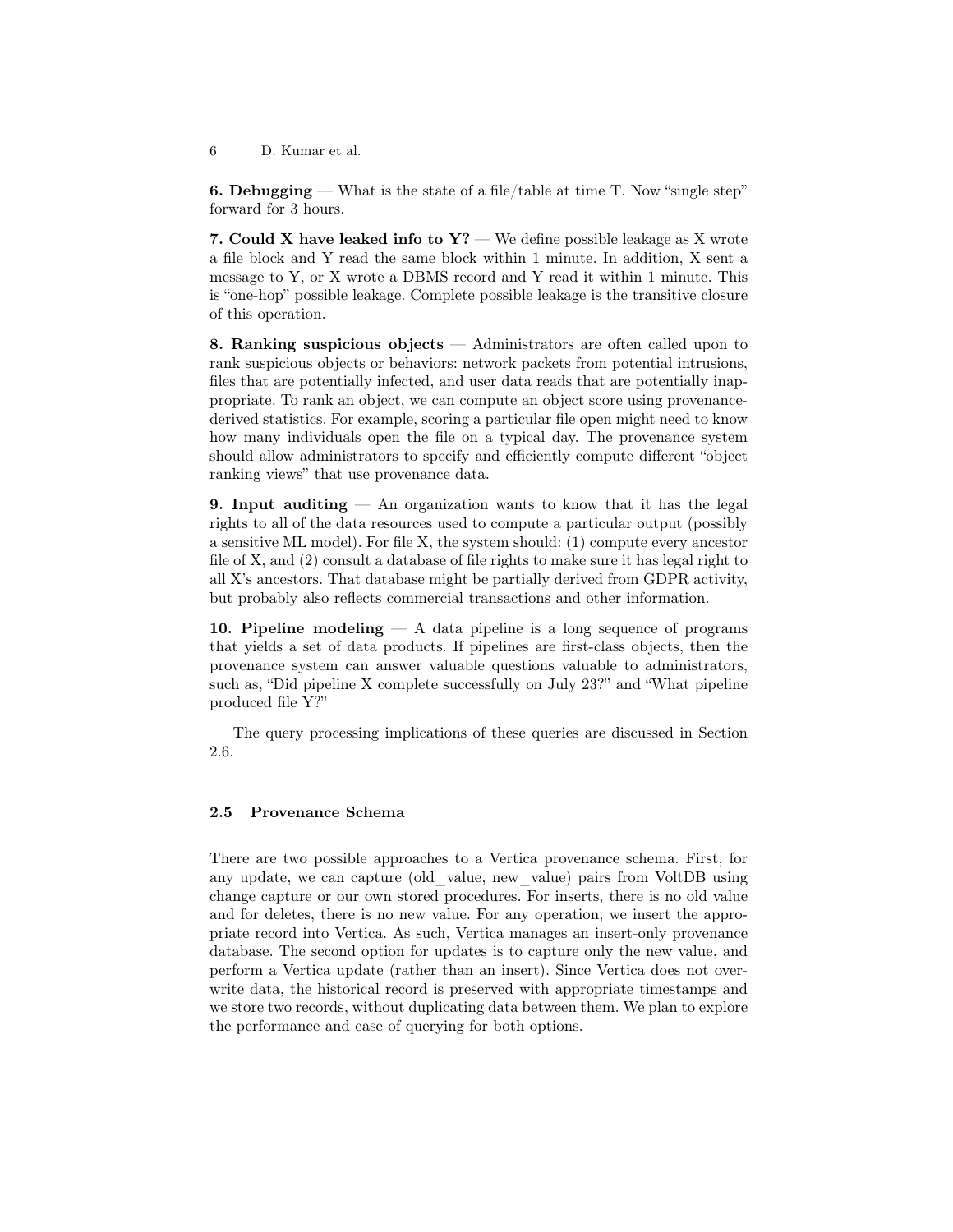### 2.6 Provenance Query Processing

Some of the above queries (1, 6, 8, and 10) can be expressed in normal SQL. On the other hand, several  $(2, 3, 4, 5, 7, \text{ and } 9)$  require transitive closure, which is available in some SQL engines but not others. Specifically, Vertica does not have built-in support for transitive closure. There has been a lot of work in this area [9, 29, 4]. However, in Vertica it will likely be fastest to code a breadth first algorithm, removing duplicates between iterations. A depth first exploration would require many more user queries and would make parallelism difficult to exploit. On the other hand, breadth-first means running a transitive closure iteration as a parallel SQL query, adding the result to the answer being assembled, removing duplicates at each iteration.

In query 7, in our opinion, indirect leakage is quite rare. Hence, one could stop after one or two iterations, with very low probability of missing a leakage path. Since the iteration is in user code, we can watch the size of the answer being assembled and stop if it does not grow.

Furthermore, one can maintain the transitive closure for each of these queries dynamically, incrementally updating the result when events occur. Alternatively, one can compute the transitive closure only when there is a provenance query. The tradeoff, of course, is the ratio of VoltDB updates to provenance queries. When provenance queries are rare (the usual case), computing the transitive closure in advance is probably the wrong thing to do.

Lastly, in query  $7$  if  $(X, Y)$  is a possible leakage path, then there is no reason to find additional instances of this possibility. As such, this is a "first match" query in which additional instances are not useful.

Although we could run Vertica at level 4 in the diagram of Figure 1 (i.e. in user space) performance would suffer. Our planned implementation uses the VoltDB store procedures for read and write. If Vertica is run in user space, then an extra two messages will be required. Hence, we are planning to run both DBMSs in the kernel at level 2.

The trend in data warehouse systems is to separate compute from storage, pioneered by systems such as BigQuery [27] and Snowflake [30]. In this way, a storage layer with perhaps limited compute is separate from a compute layer. Of course, the reason for this architecture is to allow compute resources to be scaled up and down elastically as query needs change. Vertica is moving toward this architecture, and in time, most warehouse vendors will offer elasticity on a query-by-query basis.

With this separation, there is the option of pushing portions of a provenance query into the storage layer. In a recent paper [32], some of us analyzed the desirability of pushing down filters and joins into the storage layer. When data blocks are re-referenced frequently, it will be desirable to perform most-to-all of query processing in the compute layer. Alternately, when re-reference is low, then it is best to push down query pieces into the storage layer, when possible. Since provenance queries are expected to be infrequent, it will generally be advantageous to push down as much computation as possible.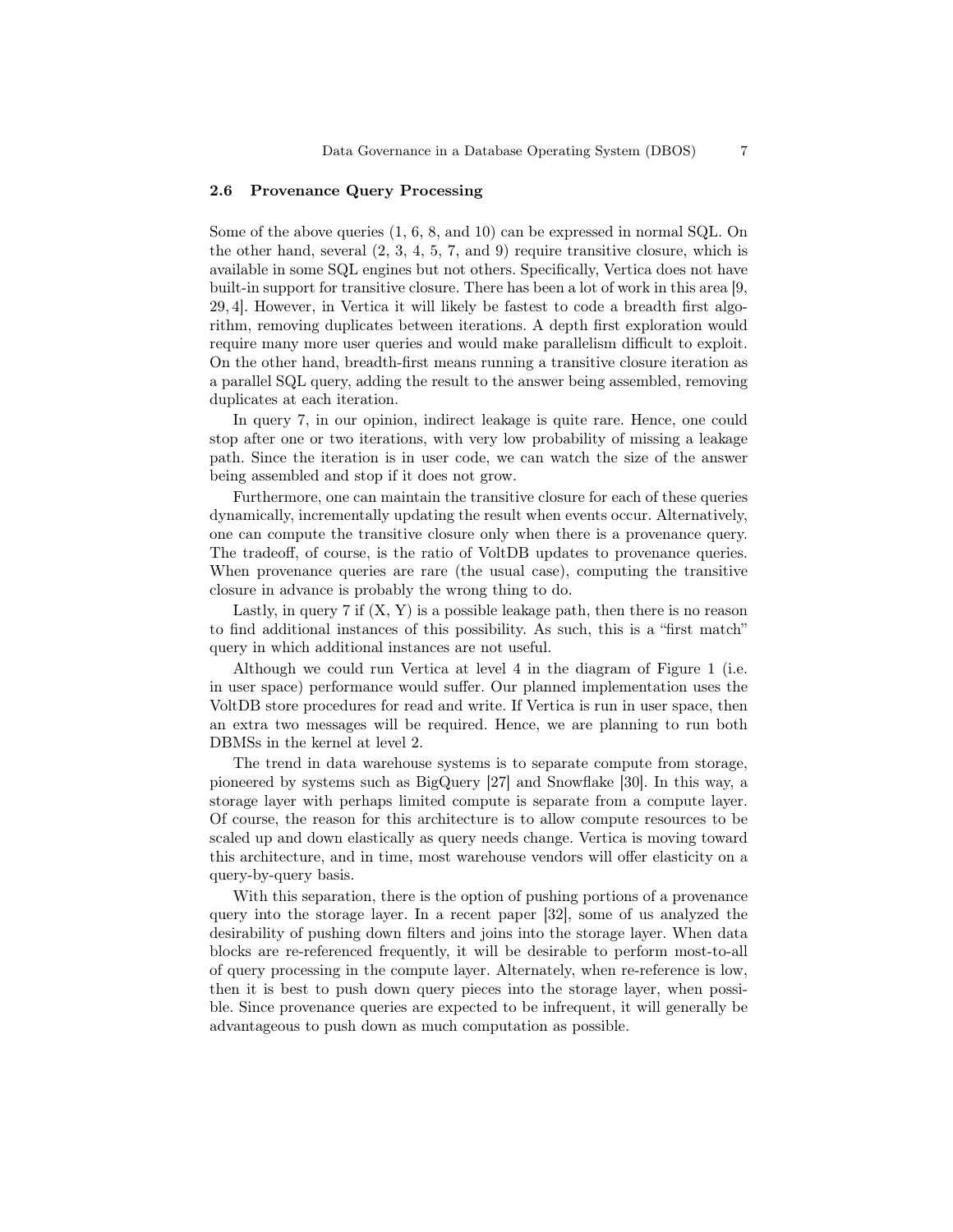8 D. Kumar et al.



Fig. 2: Throughput versus median and tail latency for a social network workload with and without provenance capture for writes.

# 3 Performance

To demonstrate the practicality of provenance capture, we instrumented a simple DBOS workload to capture all write operations including the actual data written, then measured workload performance with and without capture. We implemented this instrumentation using VoltDB's change data capture feature, exporting all information to a remote Vertica server. Our benchmark uses the simple Twitter clone Retwis [26], adapted to store all data in VoltDB instead of in Redis. This workload stores all data in VoltDB tables (e.g., a "posts" table) so provenance capture requires logging updates to these table. We execute a workload of 100% writes to a single VoltDB partition, repeatedly making posts for randomly selected users.

We show all results for this benchmark in Figure 2. We measure throughput versus median and tail latency with an increasing amount of offered load. We find that overhead associated with provenance capture slightly reduces maximum achievable throughput. It has little effect on latency at lower loads, but increases latency somewhat at higher loads. A DBA would have to decide whether detailed provenance was worth the overhead, given the particulars of his load.

We next evaluate query performance on this captured data. We adapt two of the queries from Section 2.4 to Retwis and measure their latency in both Vertica and VoltDB, showing results in Figure 3.

The first query is "Who was the last person to write a post?":

|  |  |  | select USERID from RETWISPOSTS order by TIMESTAMP desc limit 1; |  |  |  |  |  |  |  |
|--|--|--|-----------------------------------------------------------------|--|--|--|--|--|--|--|
|--|--|--|-----------------------------------------------------------------|--|--|--|--|--|--|--|

We show the performance of this query in Figure 3a. With 100M rows, Vertica can execute this query in 17ms, while VoltDB slows down and eventually times out when given too much data.

The second query is "Who posted the most since time X?":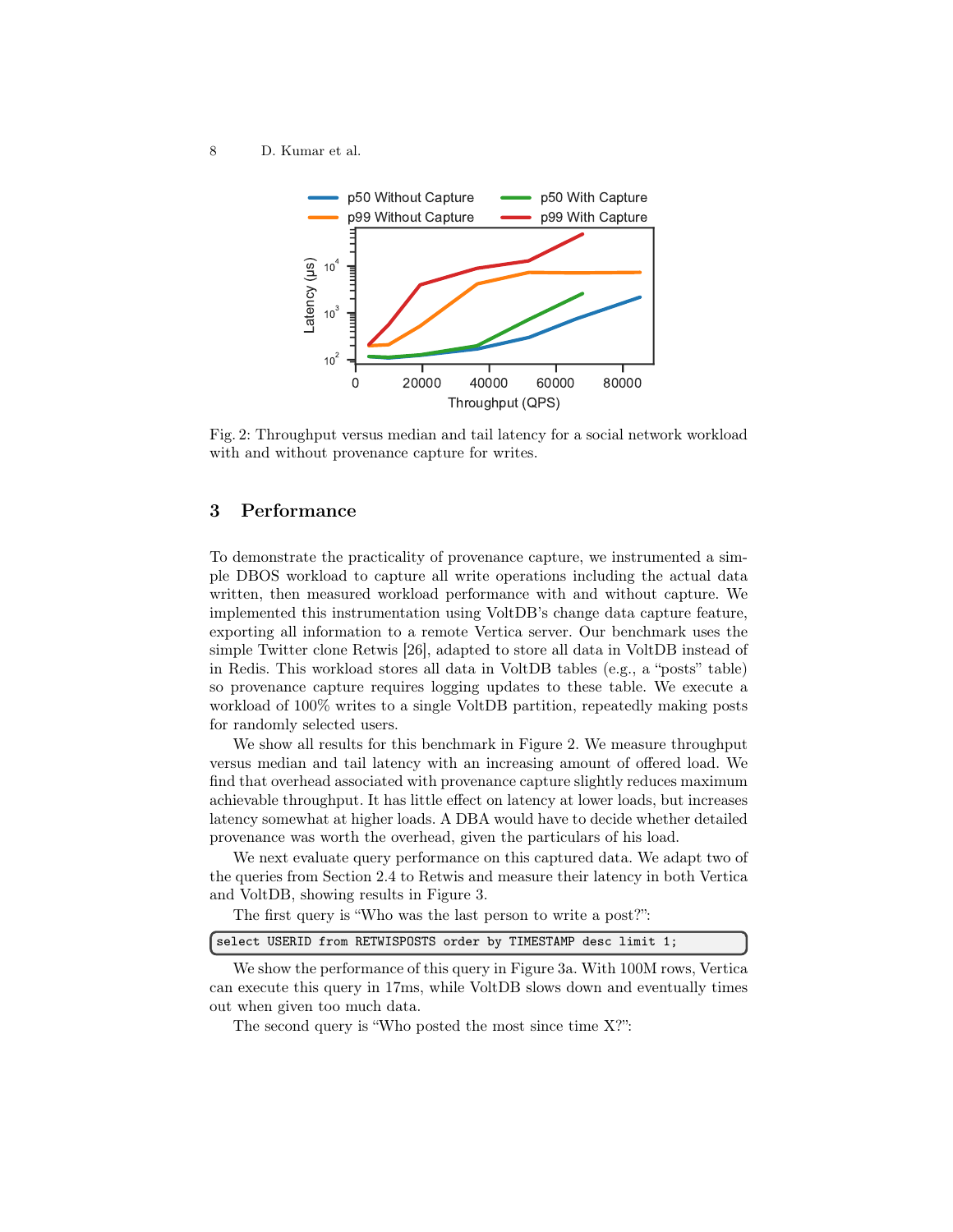

Fig. 3: Performance of provenance queries on social network data using Vertica and VoltDB.

```
select agg. USERID, agg. cnt
from (select USERID, count(*) as cnt from RETWISPOSTS
   where TIMESTAMP >= 100 group by USERID) as agg
order by agg.cnt desc limit 1;
```
Figure 3b demonstrates the performance of this query. As before, Vertica can execute this more complex query in 313ms given 100M rows, while VoltDB slows down and eventually times out with too much data.

These experiments demonstrate that a dedicated OLAP system like Vertica can easily handle provenance queries on large amounts of data. They also demonstrate the need for a polystore in provenance management, as a dedicated OLTP system like VoltDB is not capable of executing large-scale provenance queries.

# 4 Polystore Implications

As noted previously, DBOS is a fairly simple polystore that spools provenance data from VoltDB to Vertica. However, it is obviously a good idea to support a file system on top of Vertica. For gigantic files, this will offer a compressed column store implementation which will outperform the VoltDB row store. Also, there is no reason to disallow users from storing DBMS data in Vertica, if they so choose. As such, we will have two different DBMSs generating provenance information.

More generally, there will potentially be other DBMSs in which user data is stored and/or files supported. On a case-by-case basis, we will explore supporting such other DBMSs. Also, over time we expect to have to support provenance information in multiple data warehouse-oriented column stores. This situation could arise if applications insist on spooling their provenance data to a preferred DBMS. This leads to the general polystore architecture of Figure 4.

With multiple provenance stores, standard SQL queries will access only one of the repositories. However, figuring out which one will require a data catalog, discussed in the next section. Also, the scope of our transitive closure queries will be all systems. We distinguish two cases of interest. In the first case provenance information is separable and there is no cross-talk between the systems. In this¯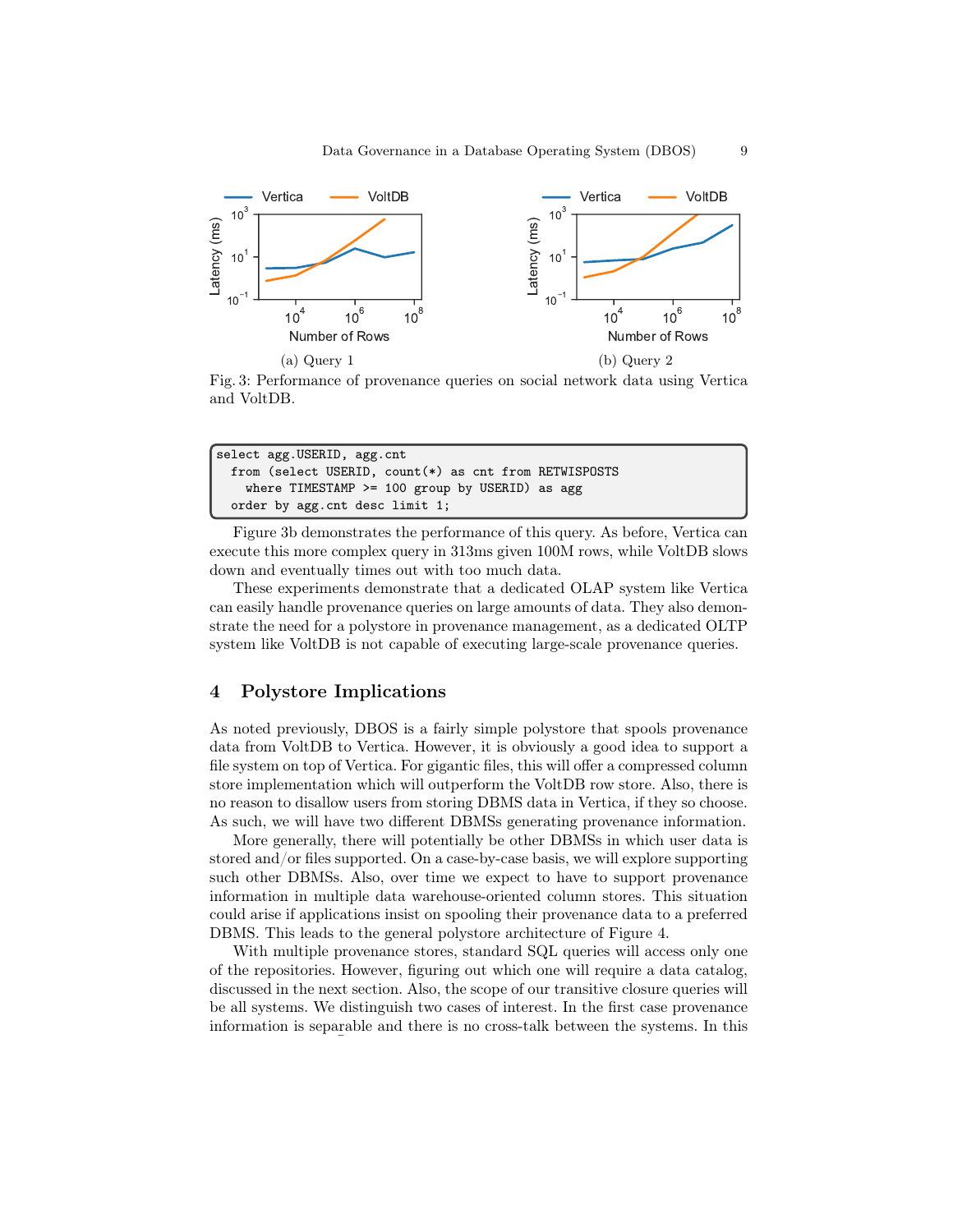

Fig. 4: Proposed polystore architecture.

case there is no possibility of a user reading a file or a database that spools to one repository and then writing a file or a database that spools elsewhere. Hence, one can run the transitive closure queries on each repository individually and then merge the answers. On the other hand, there will be situations where provenance information is not separable. This will lead to a more complex query processing strategy, whereby intermediate results must be traded between provenance stores.

However, it is a reasonable assumption that a provenance system need only support warehouse-oriented DBMSs and only for a subset of possible queries. As such polystore complexity is limited.

# 5 Support for Data Catalogs

The previous section noted the problem of finding metadata across multiple storage systems. Obviously, the metadata within a single DBMS is correct; however, enterprises are typically running several-to-many DBMSs. Also, metadata for files is often not captured anywhere. A common architecture is to move all such data to a data lake (or lakehouse, if you wish) and then build a catalog for lake objects.

There are a number of recent data catalog systems that do exactly this. These are standalone systems that serve as authoritative sources of metadata for all the datasets in an organization. Commercial systems include Alation, Collibra, and data.world. Open source systems include ckan, Amundsen, and Magda.

Data catalogs allow metadata queries by humans and external systems. For example, a compliance system might compare the access permissions of an observed database with the data privacy requirements stated in the organization's data catalog. Catalogs can also be instrumental in enabling better organizational data search.

In addition, data catalogs also play an important role in data access control and information security initiatives. For example, companies frequently implement course-grained or fine-grained access control based on data classifications stored within these catalogs.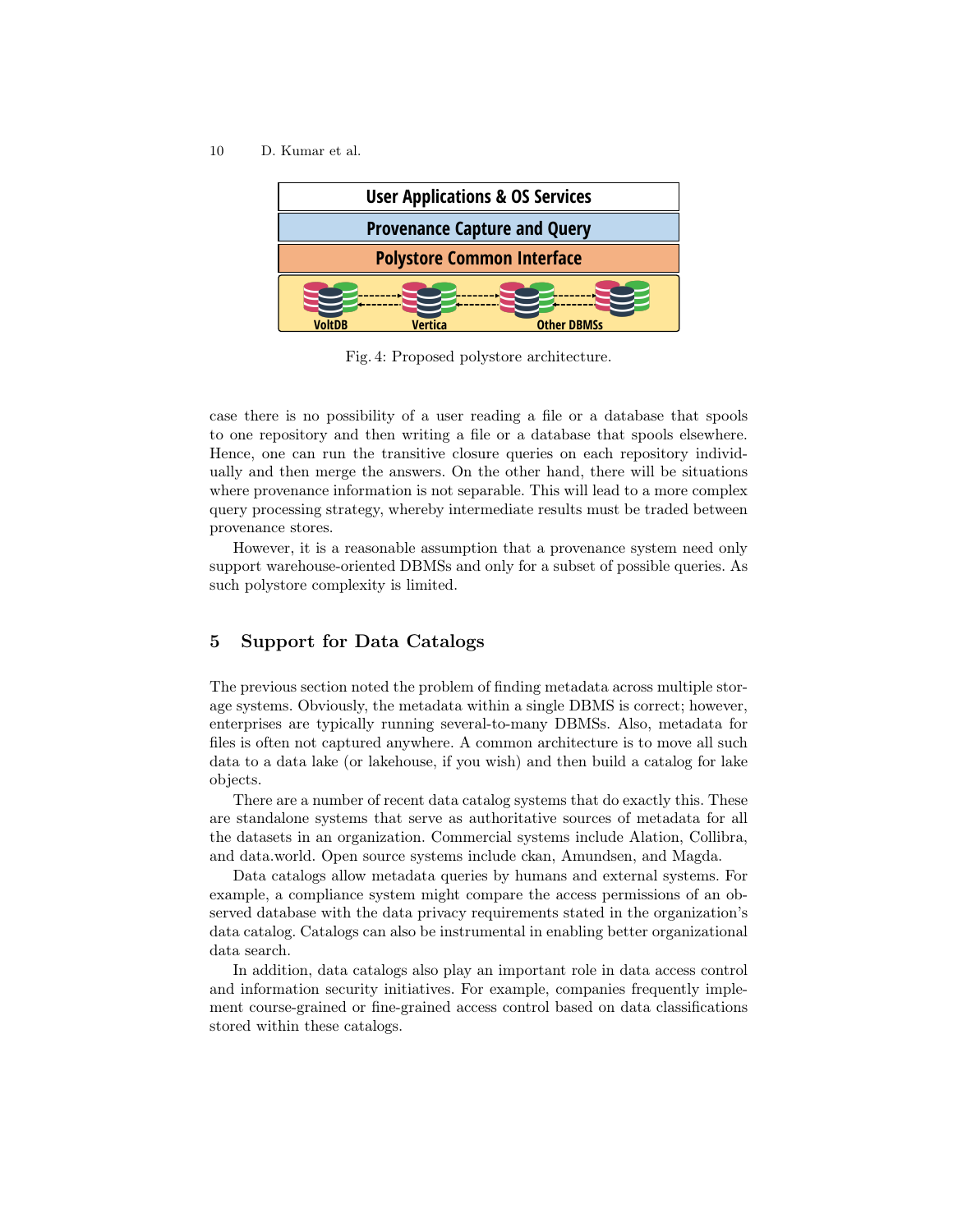In our conversations with commercial users of such systems, we have observed two common problems. First, the catalogs are incomplete. Although most of these systems include crawlers that will traverse existing data assets and help populate the catalog, there is still some human curation effort needed to ensure datasets have correct schemas, personal data settings, and so on. Moreover, many users build semi-private datasets that are inaccessible to crawlers and are never added to the catalog. Second, the catalogs fail to attract wide audiences inside the organizations that build them. This might be due to the poor quality of the catalogs, or because the catalogs simply do not deliver enough compelling value to the typical data users.

We wish to make two points in this section. First, if an enterprise decided to run DBOS everywhere, then a rudimentary data catalog is automatically constructed. This DBOS catalog is by definition complete and accurate, avoiding the criticisms discussed above. Also, if DBOS provenance is used, then the lineage of every object is automatically provided. This is a powerful form of metadata, which will help users uncover the semantic definition of a data set, even when it is missing or incomplete.

# 6 Design Challenges

We now describe a few ongoing design challenges for any useful provenance system, and how we address them in DBOS.

### 6.1 Provenance Data Capture

Data capture is a serious challenge for provenance systems. Past efforts have addressed this challenge in two main ways, both unsatisfying:

- 1. Users must rewrite their code with a new toolchain, which generally yields high-quality data at the cost of high human effort. With this approach, the coverage of data provenance often suffers.
- 2. Automatic instrumentation of unmodified code, which generally yields lowquality data at a low human cost. With this approach, the usefulness of data provenance often suffers.

The design of DBOS alters this playing field dramatically. Since provenance is integrated with the OS itself, all important operations are captured and logged. We expect this design to make a big difference.

However, DBOS provenance still has shortcomings. For example, suppose OSvisible operations do not reflect operations that downstream users are interested in. Consider a privacy policy-compliance process that scans every file in DBOS and generates a per-user report file describing possible violations. The DBOS provenance system will show that each output report file is dependent on every file in the system. In most cases, such provenance information is either misleading or useless. Capturing such provenance data is not helpful to the application being run, and another (presumably higher level) system is required.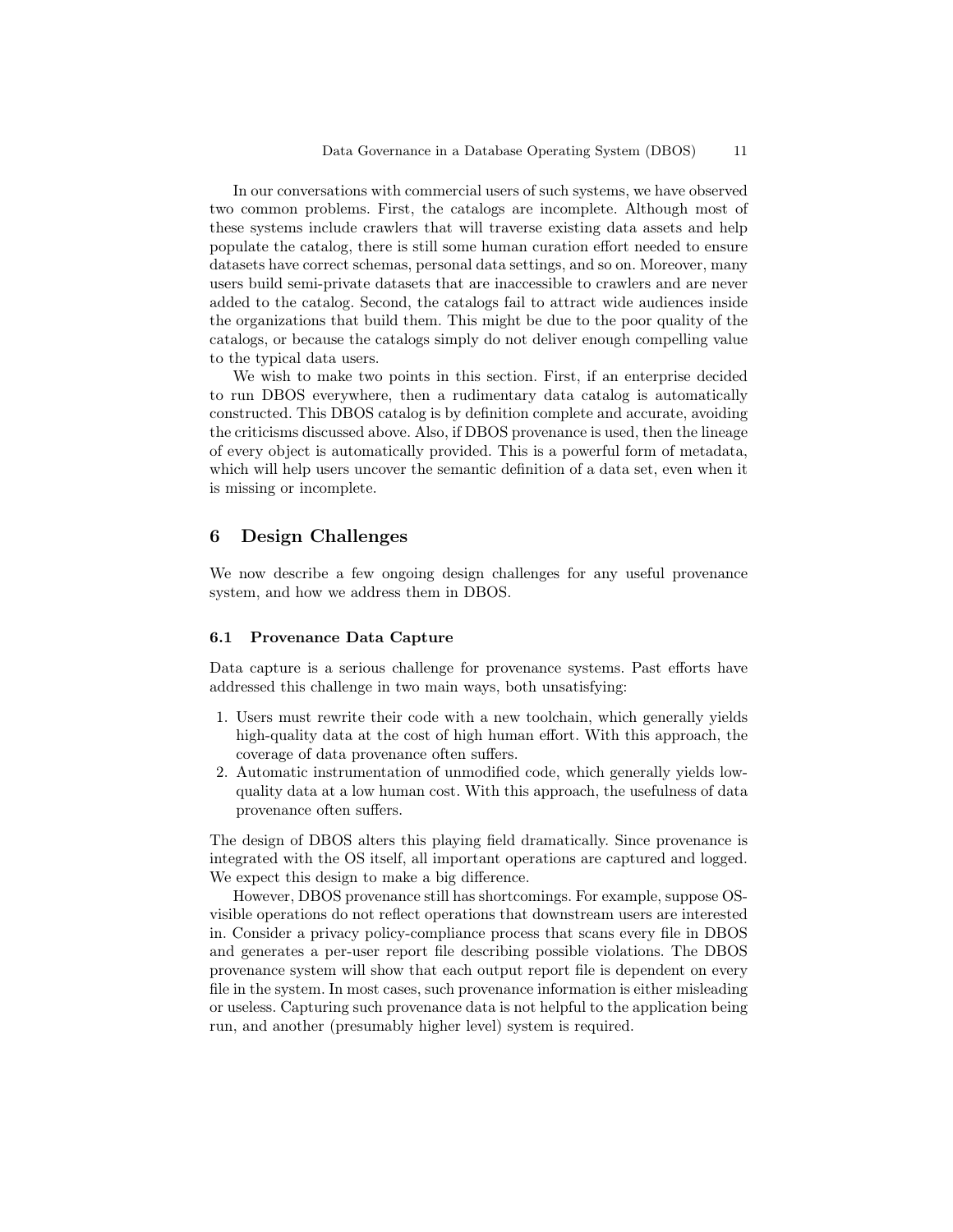Another problem arises when data crosses DBOS-visible boundaries. In particular, the provenance of any dataset that escapes via traditional I/O channels (e.g., a screen, a log file, or over a network socket) can no longer be tracked with confidence. Disabling traditional display and network access would make DBOS unusable for many applications.

We can mitigate this problem by sandboxing stored procedures and either noting in the provenance record when bytes left the DBOS system, or disabling such operations altogether for sensitive data. There are several solutions of interest in this space. For example, cloud providers already use techniques like runtime sandboxing [24] and restricting process privileges via mechanisms like SECCOMP [15]. In addition, sandboxing techniques in dynamic information flow control (IFC) systems like Trapeze [5] are also applicable in our setting.

These issues are serious. While DBOS' current provenance design partially addresses them, they are still questions for ongoing research. One approach is discussed in the next subsection.

# 6.2 Application Integration

Organizations operate with multiple data abstractions. Obviously, organizational activity can be captured as files, records, processes, and function invocations. But organizations also have pipelines, approval processes, business patterns, and other "objects" that intersect with, but are not identical to, computational objects.

For example, "did marketing approve the latest commercial?" is a business question, but it can also be framed as a provenance question when combined with a file identified as "the latest commercial", a user group identified as "marketing", and a particular process execution identified as "approve".

DBOS can enable integration of provenance with these external non-provenance concepts in two ways.

Concept-As-View — The user can define views that model external concepts. For example, the table of "commercials" might be written as a view over the set of DBOS files that are in the commercials directory and which have a member of the marketing team as an owner. An important property of such a system is the use of user-defined functions as part of the view definition. This allows arbitrary domain-specific questions to be asked of the DBOS and its provenance objects.

Federated Query Optimization — A user query that involves non-provenance objects might involve query processing over multiple schemas, for example a relational database of DBOS files and a graph database of provenance information. We plan to study optimization across multiple systems so that user queries can be executed in reasonable amounts of time.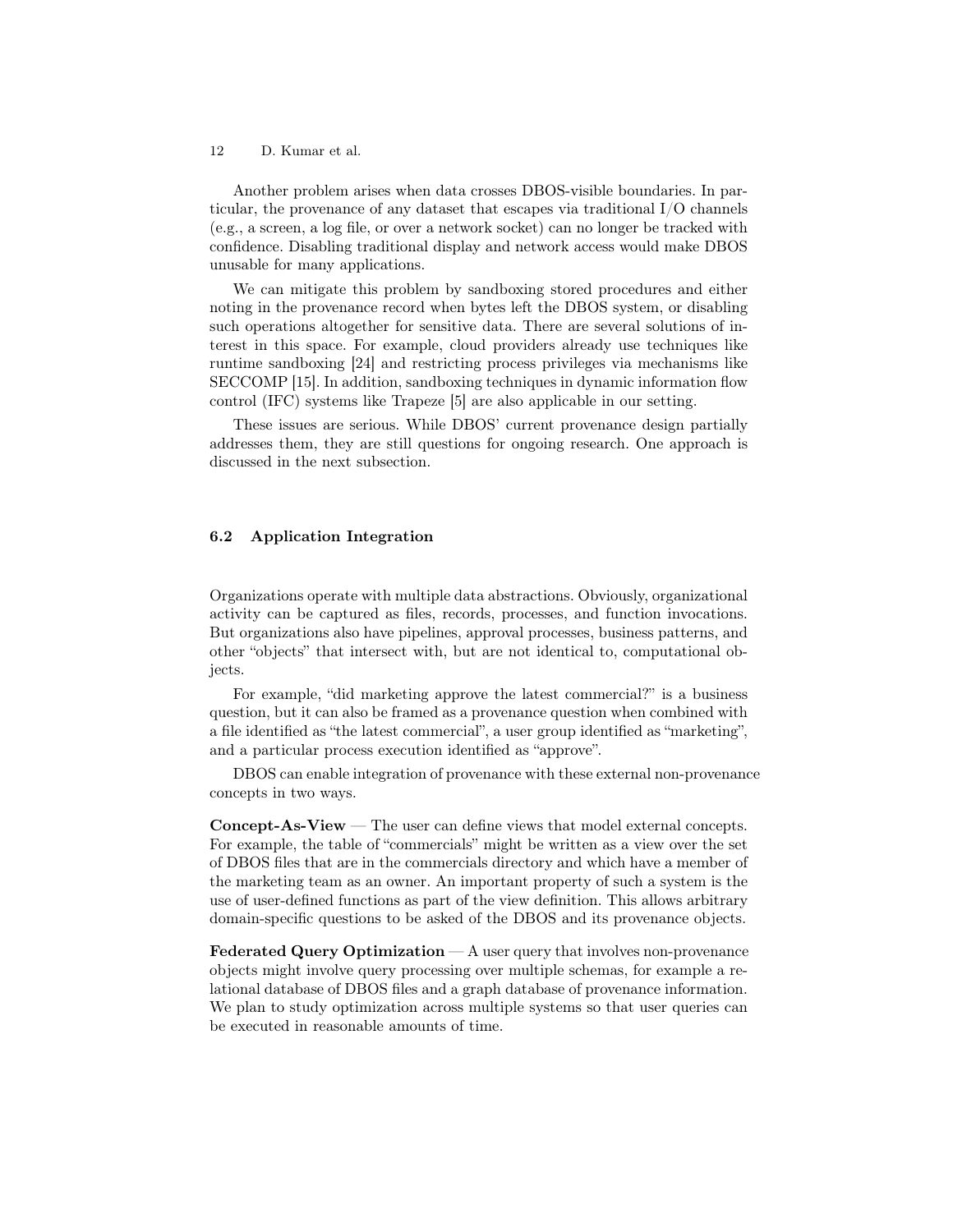# 7 Support for Capabilities Motivated by GDPR

### 7.1 Personal Data

GDPR legislates special support for personal data. One of us is a lawyer specializing in privacy issues such as this one. Although it would be very helpful to have an algorithm decide what fields are personal data and what ones are not, such a feature seems out of reach, since personal data is somewhat subjective. Instead, a human must specify what is personal data. In a DBOS environment, this requires tagging every column of every table in a DBOS instance with a notation whether it is personal data or not. Furthermore, it is equally difficult to automatically mark derived data (materialized views, query results) . Hence, it is assumed that all derived data will be appropriately marked, and we will not try to build a system to automatically mark derived data.

Such a marking system can be added trivially to the system catalogs (metadata).

# 7.2 Purposes

GDPR legislates that every person with personal data stored in a service have the right to decide for what purposes his/her data can be used. Example purposes might be medical research or advertising. Hence, the service provider decides on a collection, K, of (otherwise uninterpreted) strings, called purposes. Every item of personal data is tagged with the purposes the owner of that data item allows for that data element.

Although in theory, there can be tens or hundreds of purposes, we expect the normal case will be a half a dozen or less. Otherwise, it will be too confusing for users to say yes/no to each of tens of purposes. In a previous paper [13], we advocated using extra bits in each record to store this yes/no information. However, when the number of purposes is small, we think an alternate implementation will be more efficient.

For every column of personal data and for each purpose, we plan to store in DBOS an exception list of record identifiers of persons who have opted out of allowing their data to be used for that purpose. We expect the normal case is that people will not opt out, so these lists will not be onerous to store. Every query which is sent to a service must include one of the authorized purposes.

The query executor just needs to add the following processing step whenever it picks up a piece of personal data:

- Look up the person ID in the appropriate exception list
- If found, do not return the requested data element.

We anticipate the exception lists for a table will be small and will be cached in main memory when the table is active. A bit-oriented implementation will require one bit per record. This scheme requires one record identifier per person that opts out. As long as the opt out rate is low (less than  $1\%$ ), this scheme will be more efficient. We can also use delta encoding for record identifiers to cut down on the amount of space they consume.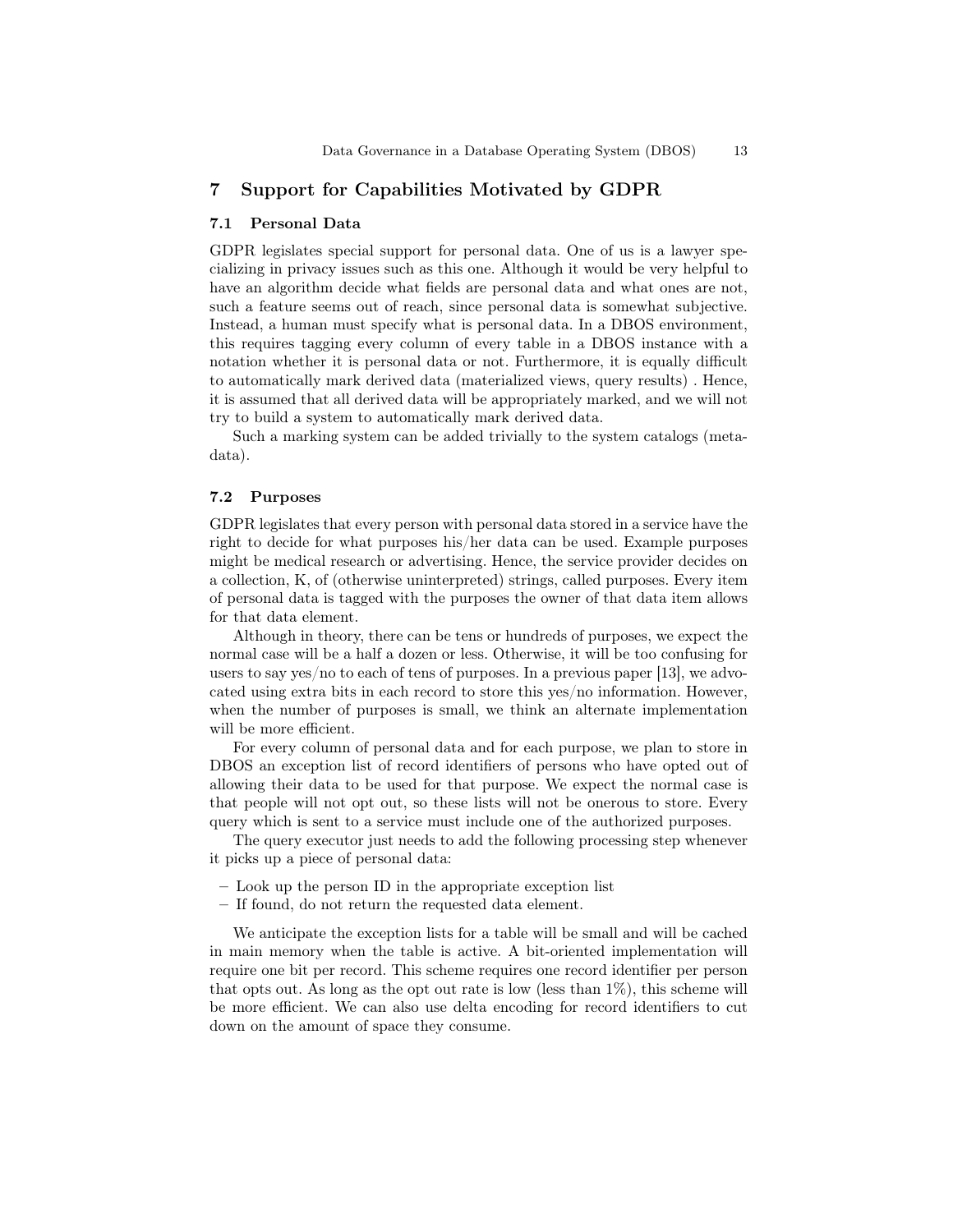#### 7.3 The Right to be Forgotten

Any person, P, with personal data in a service can request to be forgotten. In this case all personal data (defined above) should be deleted by the service. It is assumed that P presents their identifier, I, or the service can look it up. The identifier is assumed to be the key of one or more tables.

If there is a "path" from the key to an item of personal data, then this item must be deleted (nulled). A path is defined as a collection of column names,  $N_1, \ldots, N_k$ , such that  $(I, N_1), (N_1, N_2), \ldots, (N_{k-1}, N_k)$  are the composite keys of intermediate tables and  $N_k$  is the key of a table, T, with personal data. Any personal data in the appropriate row of T should be nulled.

We expect to look for efficient ways to perform this operation. In addition, we GDPR legislated that a service has 30 days to perform this operation. Hence, it is possible to batch such requests and perform them in bulk. We expect to see if this technique is more efficient than forgetting people one at a time.

# 8 Related Work

There has been a substantial amount of provenance research, including work on data models, query processing, and practical systems.

Provenance Models — There has been a vast amount of theoretical and model-related provenance research. Cheney, Chiticariu, and Tan provide a useful overview [7]. Provenance queries are generally divided among three models:

- Why provenance queries that identify all the source values contributed to the computation of a particular output,
- How provenance queries that describe the computation that combined the source values, and
- Where provenance queries that describe where a particular piece of output information was copied from.

For most of our DBOS target queries, why provenance and where provenance are likely the most relevant model.

Query Processing — Query processing is a major thrust of provenance work. Green, *et al.* [8] showed that query processing for why-provenance queries can be viewed as an example of a broader class of query processing methods that can also be used in probabilistic and incomplete databases. Recent work [22] takes a user's example why provenance query and rewrites it to match user guidance about which entities should be included or not; this method might be a good fit to typical DBOS scenarios. Chiticariu, et al. [12] introduced a system that permits manual annotations of relational data, along with a mechanism for users to describe how annotations should be propagated.

Data Collection — For many non-relational systems, there is an additional challenge associated with non-relational software: how to actually capture the provenance. The noWorkflow [20] system automatically collects information about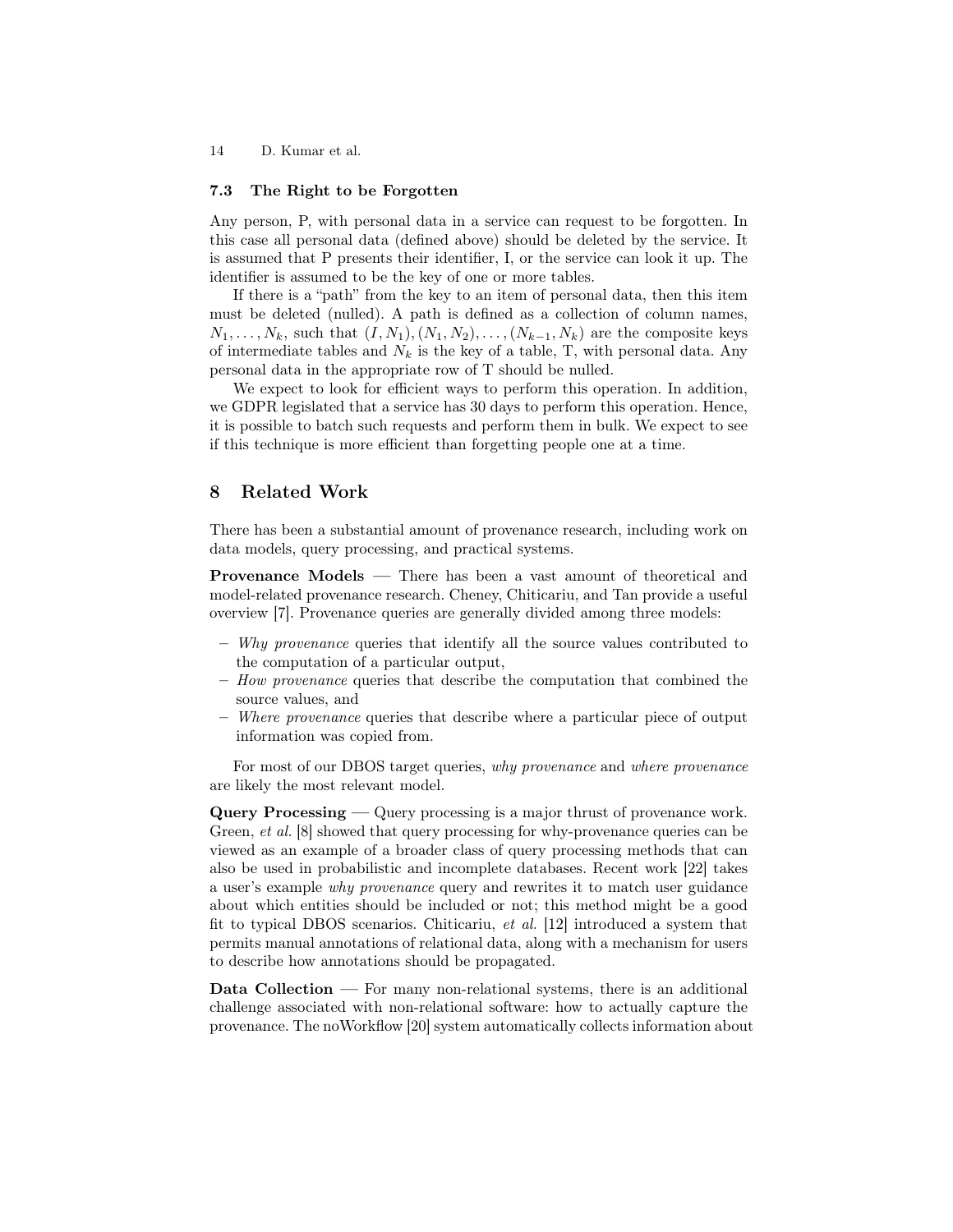Python programs at code-definition time as well as runtime. Vamsa [21] uses static analysis of Python programs to derive provenance for machine learning models. Chapman, et al. [6] aim to capture provenance for data preprocessing code; they introduce a set of operators that closely resemble common preprepocessing patterns, then annotate Python code with their standard operators. Scientific workflow systems [10, 14, 31, 18] ask users to manually annotate code for provenance collection. Dagger asks users to annotate data at certain interfaces between code blocks [25]. Other systems [11, 19] collect provenance via automatic automatic instrumentation of a process' interaction with the computational environment; this is perhaps the most similar approach in previous work to what DBOS does today.

All of these systems struggle to obtain provenance data that is relevant and complete without huge human effort. Unlike relational databases with their fixed set of operators, general-purpose programs have neither a fixed set of operations, nor an obvious best place for instrumenting those operations. In work to date, either the programmer must manually annotate existing code to capture provenance information, at great human effort; or the system must try to automatically instrument unmodified code, and thereby potentially capture confusing "operations" at an inappropriate level of granularity.

By moving many operations into a relational model, DBOS has some data capture advantages over previous work. Many OS operations — such as file create, or network transmissions, or process launches — can be observed as a standard relational INSERT. In many cases, the semantics of these operations are broadly understood and can support a range of likely downstream queries.

However, there is nothing that requires a DBOS-visible operation to make sense to a future provenance query-writer; consider that a user launching a single program from a shell will appear to be a new entry in a process table, as will just one of the many independent processes that together allow a modern web browser to operate. As a result, even though DBOS operates via the relational model, some aspects of DBOS data capture closely resemble the challenges usually associated with general-purpose program provenance.

Practical Systems — There are many issues that arise when building practical provenance systems, especially when the volume of provenance data grows very large. Zheng and Ives examine how to build a provenance system that is efficient and tamper-proof enough for long term archival use [33]. The Smoke system [23] is an in-memory database explicitly designed for efficient provenance capture and querying, employing specialized optimizations when provenance queries are known in advance, which is likely in many use cases. As provenance is especially useful in data science use cases, the NBSafety [16] system is tailored for preserving provenance in notebook-style settings where cell dependencies are easy to lose track of.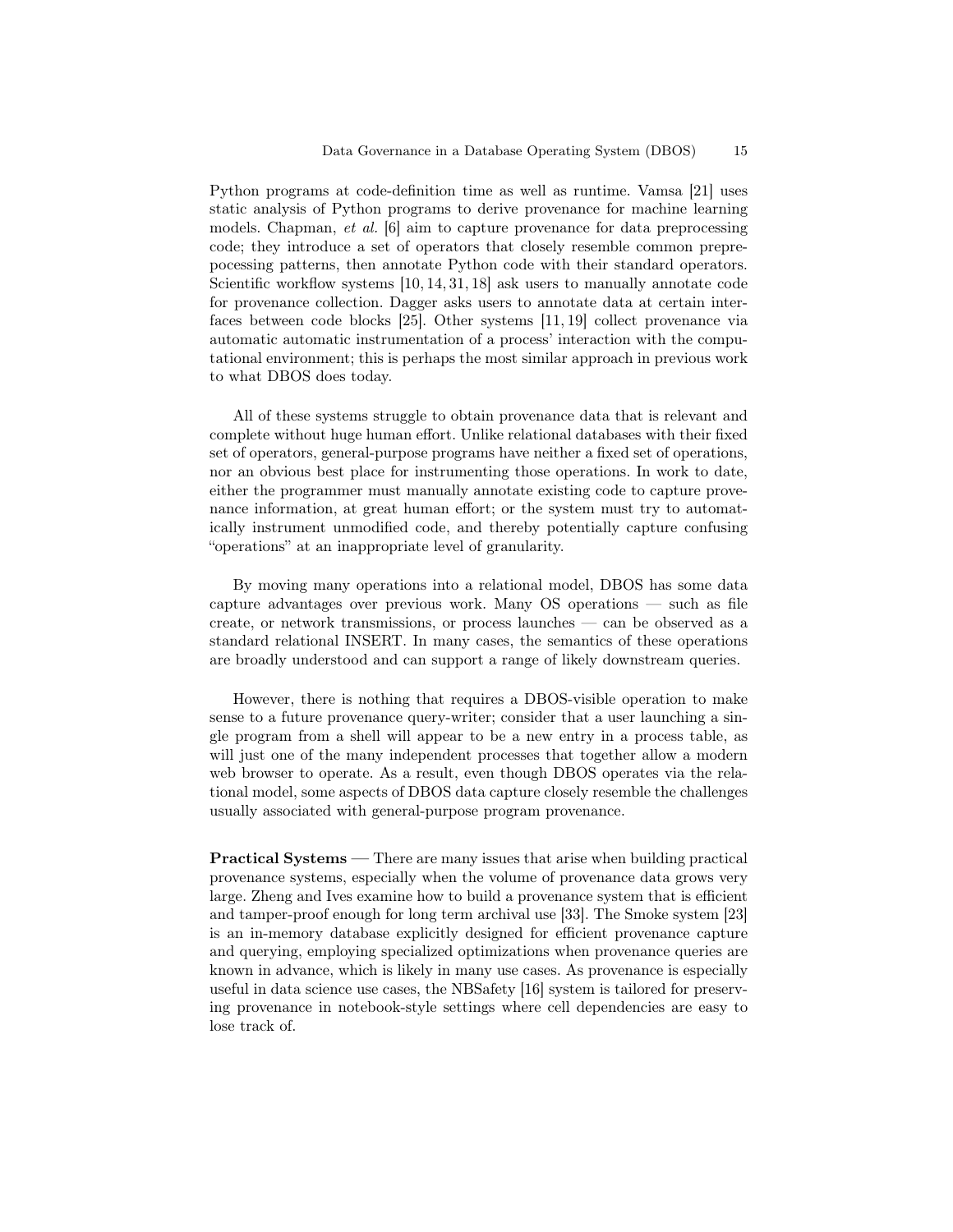# 9 Conclusions

In this paper we have presented a provenance system built into the DBOS operating system. This automatically captures a lot of provenance events without manual intervention by a user. We have show that the run-time overhead of the system is modest and query performance on the provenance database is reasonable. The polystore implications of our approach were also discussed. Our plan going forward is to build a complete end-to-end DBOS implementation.

# References

- 1. Mit supercloud. https://supercloud.mit.edu/ (2021)
- 2. Splunk. https://www.splunk.com/ (2021)
- 3. VoltDB. https://www.voltdb.com/ (2021)
- 4. Agrawal, R., Jagadish, H.: Direct algorithms for computing the transitive closure of database relations. In: VLDB. vol. 87, pp. 1–4 (1987)
- 5. Alpernas, K., Flanagan, C., Fouladi, S., Ryzhyk, L., Sagiv, M., Schmitz, T., Winstein, K.: Secure serverless computing using dynamic information flow control. Proc. ACM Program. Lang. 2(OOPSLA) (Oct 2018). https://doi.org/10.1145/3276488, https://doi.org/10.1145/3276488
- 6. Chapman, A., Missier, P., Simonelli, G., Torlone, R.: Capturing and querying fine-grained provenance of preprocessing pipelines in data science. Proc. VLDB Endow. 14(4), 507–520 (Dec 2020). https://doi.org/10.14778/3436905.3436911, https://doi.org/10.14778/3436905.3436911
- 7. Cheney, J., Chiticariu, L., Tan, W.C.: Provenance in databases: Why, how, and where. Found. Trends Databases  $1(4)$ , 379-474 (Apr 2009). https://doi.org/10.1561/1900000006, https://doi.org/10.1561/1900000006
- 8. Chiticariu, L., Tan, W.c., Vijayvargiya, G.: Dbnotes: A post-it system for relational databases based on provenance. pp. 942–944 (01 2005). https://doi.org/10.1145/1066157.1066296
- 9. Dar, S., Ramakrishnan, R.: A performance study of transitive closure algorithms. ACM SIGMOD Record 23(2), 454–465 (1994)
- 10. Frew, J., Bose, R.: Earth system science workbench: A data management infrastructure for earth science products. pp. 180–189 (01 2001). https://doi.org/10.1109/SSDM.2001.938550
- 11. Frew, J., Metzger, D., Slaughter, P.: Automatic capture and reconstruction of computational provenance. Concurrency and Computation: Practice and Experience 20, 485–496 (04 2008). https://doi.org/10.1002/cpe.1247
- 12. Green, T.J., Karvounarakis, G., Tannen, V.: Provenance semirings. In: Proceedings of the Twenty-Sixth ACM SIGMOD-SIGACT-SIGART Symposium on Principles of Database Systems. p. 31–40. PODS '07, Association for Computing Machinery, New York, NY, USA (2007). https://doi.org/10.1145/1265530.1265535, https://doi.org/10.1145/1265530.1265535
- 13. Kraska, T., Stonebraker, M., Brodie, M., Servan-Schreiber, S., Weitzner, D.: Schengendb: A data protection database proposal. In: Heterogeneous Data Management, Polystores, and Analytics for Healthcare, pp. 24–38. Springer (2019)
- 14. Lin, C., Lu, S., Fei, X., Chebotko, A., Pai, D., Lai, Z., Fotouhi, F., Hua, J.: A reference architecture for scientific workflow management systems and the view soa solution. IEEE Transactions on Services Computing 2, 79–92 (01 2009). https://doi.org/10.1109/TSC.2009.4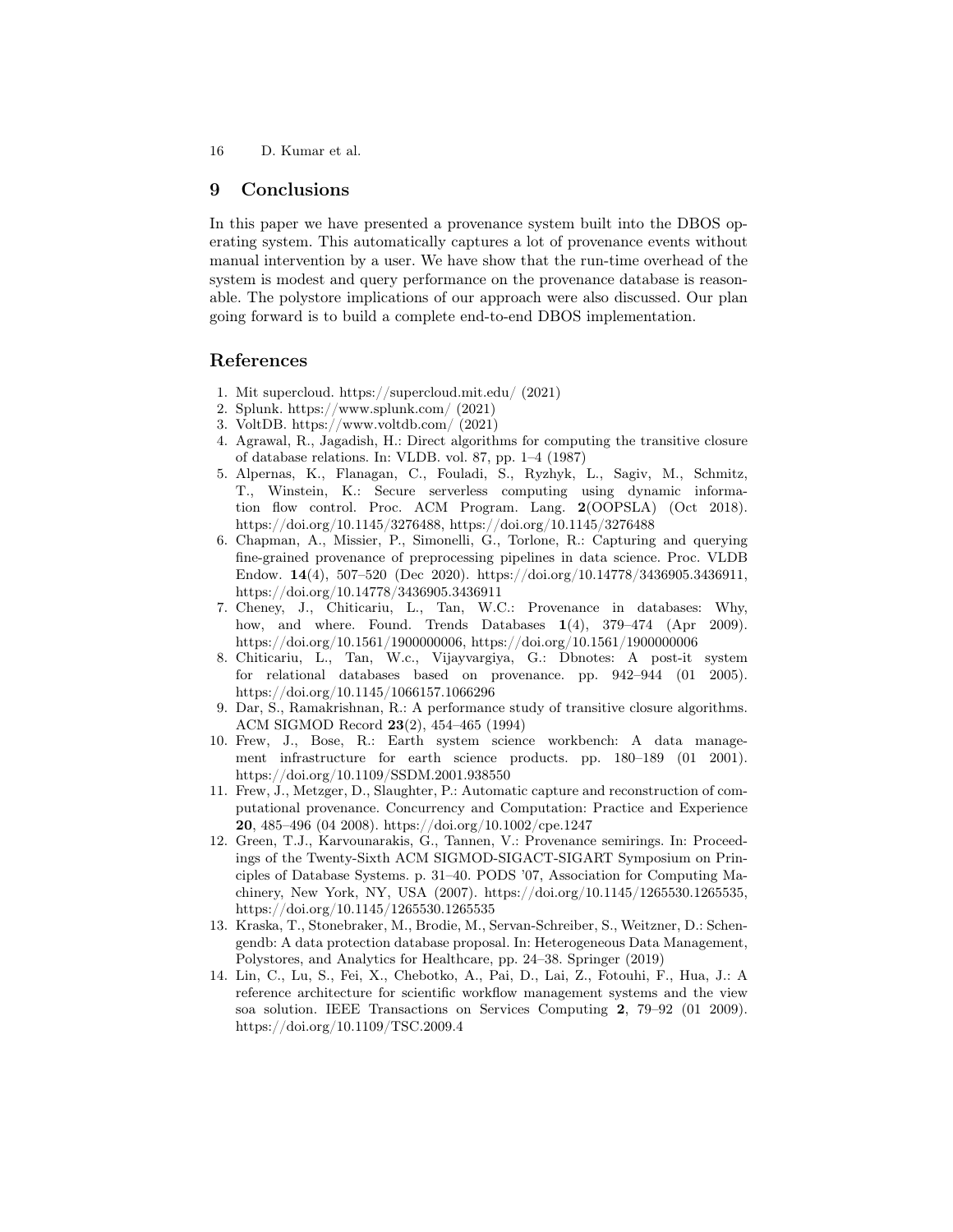- 15. Linux: Linux seccomp, https://man7.org/linux/man-pages/man2/seccomp.2.html
- 16. Macke, S., Gong, H., Lee, D.J.L., Head, A., Xin, D., Parameswaran, A.: Finegrained lineage for safer notebook interactions (2021)
- 17. Malviya, N., Weisberg, A., Madden, S., Stonebraker, M.: Rethinking main memory oltp recovery. In: 2014 IEEE 30th International Conference on Data Engineering. pp. 604–615. IEEE (2014)
- 18. McPhillips, T., Song, T., Kolisnik, T., Aulenbach, S., Freire, J., al et: Yesworkflow: A user-oriented, language-independent tool for recovering workflow information from scripts. International Journal of Digital Curation 10(1), 298–313 (2015)
- 19. Muniswamy-Reddy, K.K., Holland, D.A., Braun, U., Seltzer, M.: Provenance-aware storage systems. In: Proceedings of the Annual Conference on USENIX '06 Annual Technical Conference. p. 4. ATEC '06, USENIX Association, USA (2006)
- 20. Murta, L., Braganholo, V., Chirigati, F., Koop, D., Freire, J.: noworkflow: Capturing and analyzing provenance of scripts. In: Ludäscher, B., Plale, B. (eds.) Provenance and Annotation of Data and Processes. pp. 71–83. Springer International Publishing, Cham (2015)
- 21. Namaki, M.H., Floratou, A., Psallidas, F., Krishnan, S., Agrawal, A., Wu, Y., Zhu, Y., Weimer, M.: Vamsa: Automated Provenance Tracking in Data Science Scripts, p. 1542–1551. Association for Computing Machinery, New York, NY, USA (2020), https://doi.org/10.1145/3394486.3403205
- 22. Namaki, M.H., Song, Q., Wu, Y., Yang, S.: Answering why-questions by exemplars in attributed graphs. In: Proceedings of the 2019 International Conference on Management of Data. p. 1481–1498. SIGMOD '19, Association for Computing Machinery, New York, NY, USA (2019). https://doi.org/10.1145/3299869.3319890, https://doi.org/10.1145/3299869.3319890
- 23. Psallidas, F., Wu, E.: Smoke: Fine-grained lineage at interactive speed. Proc. VLDB Endow.  $11(6)$ ,  $719-732$ (Feb 2018). https://doi.org/10.14778/3199517.3199522, https://doi.org/10.14778/3199517.3199522
- 24. PyPy: Pypy's sandboxing features, https://doc.pypy.org/en/release-2.0 beta2/sandbox.html
- 25. Rezig, E.K., Cao, L., Simonini, G., Schoemans, M., Madden, S., Tang, N., Ouzzani, M., Stonebraker, M.: Dagger: A data (not code) debugger. In: 10th Conference on Innovative Data Systems Research, CIDR 2020, Amsterdam, The Netherlands, January 12-15, 2020, Online Proceedings. www.cidrdb.org (2020), http://cidrdb.org/cidr2020/papers/p35-rezig-cidr20.pdf
- 26. Salvatore Sanfilippo: Retwis: A twitter toy-clone (2014), https://github.com/antirez/retwis
- 27. Sato, K.: An inside look at google bigquery. White paper, URL: https://cloud. google. com/files/BigQueryTechnicalWP. pdf (2012)
- 28. Skiadopoulos, A., Li, Q., Kraft, P., Kaffes, K., Hong, D., Mathew, S., Bestor, D., Cafarella, M., Gadepally, V., Graefe, G., Kepner, J., Kozyrakis, C., Kraska, T., Stonebraker, M., Suresh, L., Zaharia, M.: DBOS: A DBMS-oriented Operating System. Submitted for publication (2021)
- 29. Valduriez, P., Khoshfian, S.: Parallel evaluation of the transitive closure of a database relation. International Journal of Parallel Programming 17(1), 19–42 (1988)
- 30. Vuppalapati, M., Miron, J., Agarwal, R., Truong, D., Motivala, A., Cruanes, T.: Building an elastic query engine on disaggregated storage. In: 17th USENIX Symposium on Networked Systems Design and Implementation